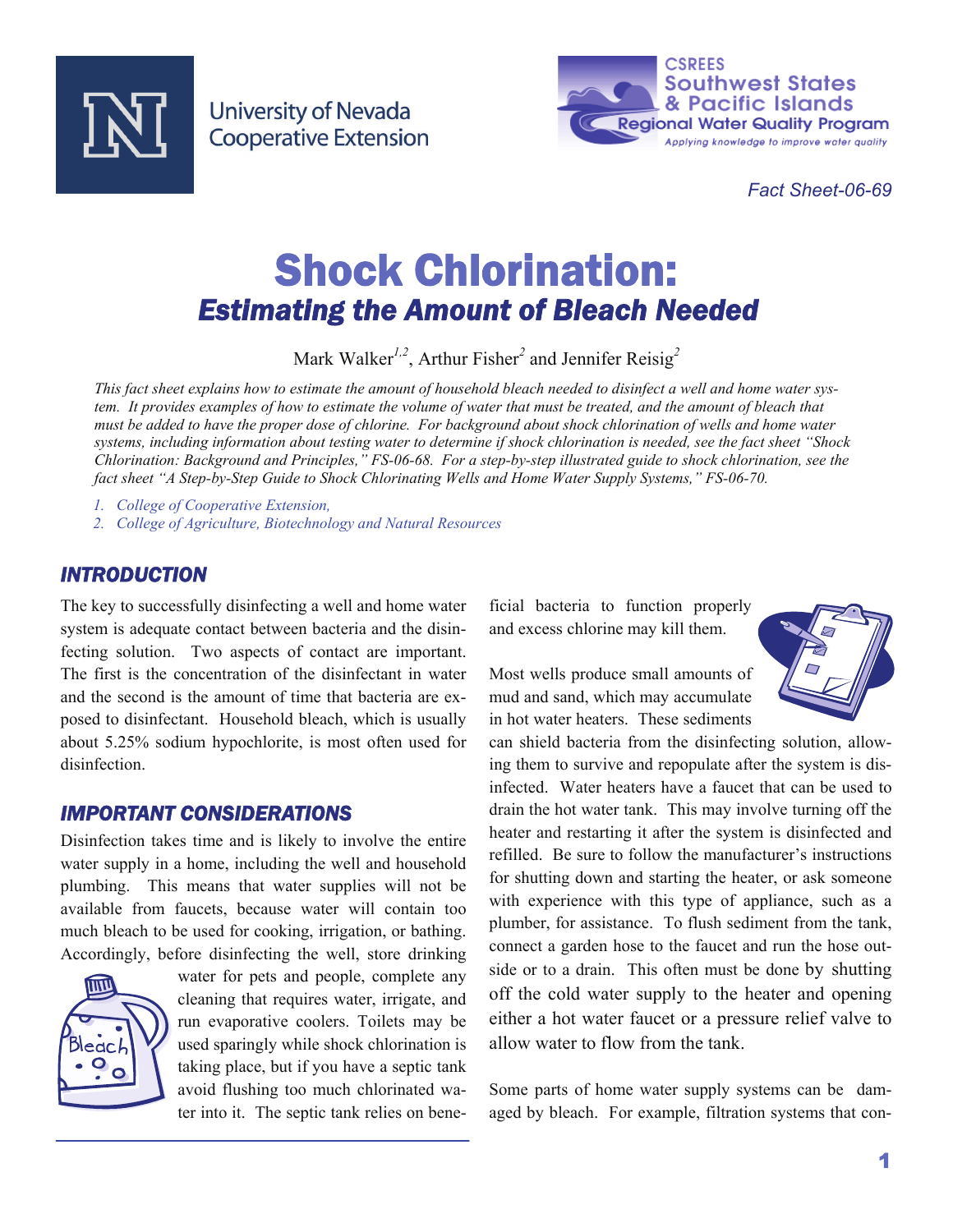tain activated carbon should have the cartridges removed before adding bleach to the system. If cartridges are left in the system they will need to be replaced after disinfection has been completed. Reverse osmosis membranes are also vulnerable to chlorine damage. The membranes are constructed of a thin plastic attached to fiberglass. Bleach makes the membranes brittle, and they may crack and let water pass through without being treated.

Water softeners can be adversely affected by high concentrations of bleach. These rely on resin beads to exchange sodium for calcium, magnesium and other positive ions dissolved in water. The beads can be protected from the hypochlorite solution by simply running a regeneration cycle prior to shock chlorination.

Most domestic water systems have a storage tank that con-



*Not all components of a household plumbing system are compatible with bleach.* 

tains an air bladder, often made of butyl rubber, to regulate water pressure and to provide a reservoir to prevent the well pump from cycling on and off whenever water is used. Bleach can attack adhesives used on the butyl rubber, which may cause the

> bladder to leak. Check with the manufacturer of your pressure tank to determine if bleach will harm the bladder before adding bleach to the well.

Finally, chlorine may react with metal and non-metal components of the plumbing system as well as soil, rock, and organic matter in the aquifer to release chemicals, such as lead, arsenic, copper and zinc. The concentrations of these chemicals can be very high immediately after adding bleach, but generally decrease as chlorinated water is pumped from the system after treatment. It is extremely important to carefully follow guidelines about purging the home water system after treatment has been completed (see FS-XXX-XXX, A Step-by-step Guide to Shock Chlorinating Wells and Home Water Supply Systems).

## *DETERMINING THE AMOUNT OF BLEACH TO ADD*

#### Step 1: How much water must be treated

Successful shock chlorination depends on maintaining an adequate dose of sodium hypochlorite long enough to kill microorganisms. For the calculations that follow, we assume that the concentration needed is 250 ppm and that the amount of time needed to complete disinfection is at least 12 hours.

The amount of bleach needed to make a solution of 250 ppm sodium hypochlorite depends, in part, on the volume of water in a well. The volume of water can be estimated from two measurements – the interior diameter of the well casing and the number of feet of standing water (Table 1).

To estimate the number of feet of water standing in a well, subtract the depth to groundwater from the top of the well casing from the total depth of the well (also measured from the top of the casing (Figure 1)). The measurements should be made after the pump in the well has been idle for some time, so that the water level is approximately static.

To determine the depth to water, remove the well cap and measure the distance to the water surface using a clean tape measure or string. It is sometimes helpful to mark the tape measure with chalk. The chalk will show a distinct wet line that indicates where the tape or string entered the water.

If the total depth of the well is unknown, it may be available from a state or local well permitting agency, or the contractor who constructed the well. In Nevada, many well records are available tharough the Nevada Division of Water Resources, at: www.water.nv.gov, under the tab labelled "Well Log Database."

To estimate the volume of water in gallons, multiply the number of feet of water in the well by the number in the right hand column of Table 1 that corresponds with the casing diameter in inches.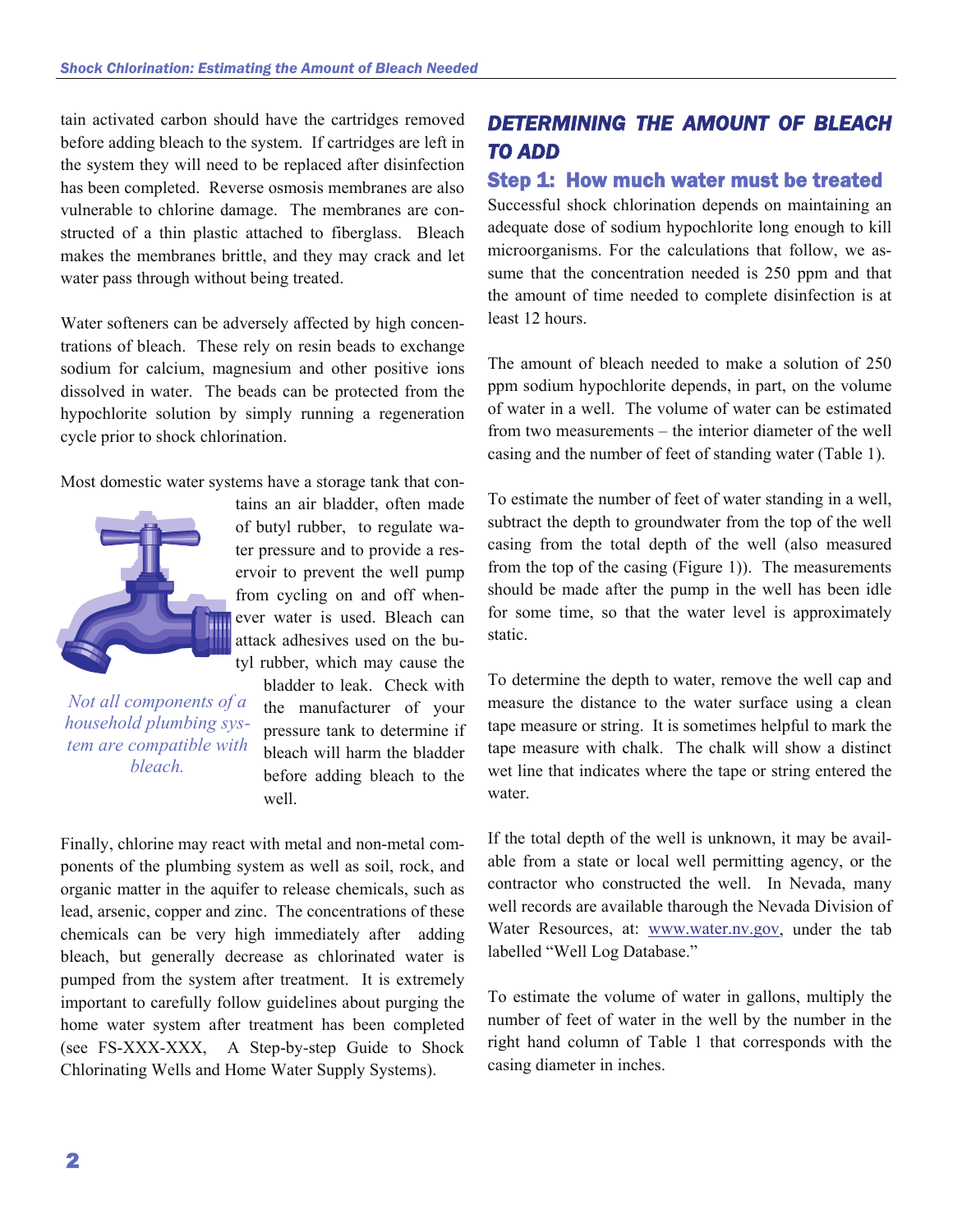

*Figure 1: Use a clean tape measure or a string to estimate the depth of standing water in a well. The depth of standing water is the difference between the total depth (A) and the depth to water (B).* 

#### Step 2: How much bleach must be added

Effective disinfection requires adding enough, but not too much, bleach. The amount needed corresponds with the volume of water in the entire home water system. To determine this volume, use the following formula\*:

Total volume (gal.) = Water in well (gal.) + water in pressure tank (gal.) +  $\#$  of toilets x 3 gal. + 10 gal. (plumbing contents) + water heater volume.

*\*Note: if any of the parts of the system represented in this equation are not going to be treated, do not add their volumes to determine the total volume of the system.* 

With the total volume of the system calculated, use Table 2 to estimate the volume of household bleach that should be added to the well to achieve the proper dose for disinfection. It is important to take time to make accurate estimates of well volume. The example below illustrates how to use Tables 1 and 2 to estimate the appropriate amount of chlorine bleach needed for successful shock chlorination.

| <b>Table 1: Volume of Water Contained in Well,</b><br>in Gallons per Foot |                                      | <b>Table 2: Quantity of Household Bleach</b><br><b>Needed to Shock Chlorinate at 250</b><br>ppm for Twelve Hours |                         |
|---------------------------------------------------------------------------|--------------------------------------|------------------------------------------------------------------------------------------------------------------|-------------------------|
| <b>Well casing</b><br>diameter                                            | <b>Gallons per foot</b><br>of casing | <b>Volume of water</b>                                                                                           | <b>Volume of bleach</b> |
| 4 in.                                                                     | 0.7                                  | to be treated                                                                                                    | needed                  |
| 5 in.                                                                     | 1.0                                  | <b>10 gal.</b>                                                                                                   | $3/4$ cup               |
| 6 in.                                                                     | 1.5                                  | <b>25 gal.</b>                                                                                                   | $13/4$ cups             |
| 8 in.                                                                     | 2.6                                  |                                                                                                                  |                         |
| <b>10 in.</b>                                                             | 4.1                                  | <b>50 gal.</b>                                                                                                   | $3^{1/2}$ cups          |
| 12 in.                                                                    | 5.9                                  | <b>100 gal.</b>                                                                                                  | 7 cups                  |
| <b>18 in.</b>                                                             | 13.2                                 | <b>150 gal.</b>                                                                                                  | $10^{\frac{1}{2}}$ cups |
| 24 in.                                                                    | 23.5                                 | <b>200 gal.</b>                                                                                                  | 14 cups                 |
| 36 in.                                                                    | 52.9                                 | 300 gal.                                                                                                         | 21 cups                 |